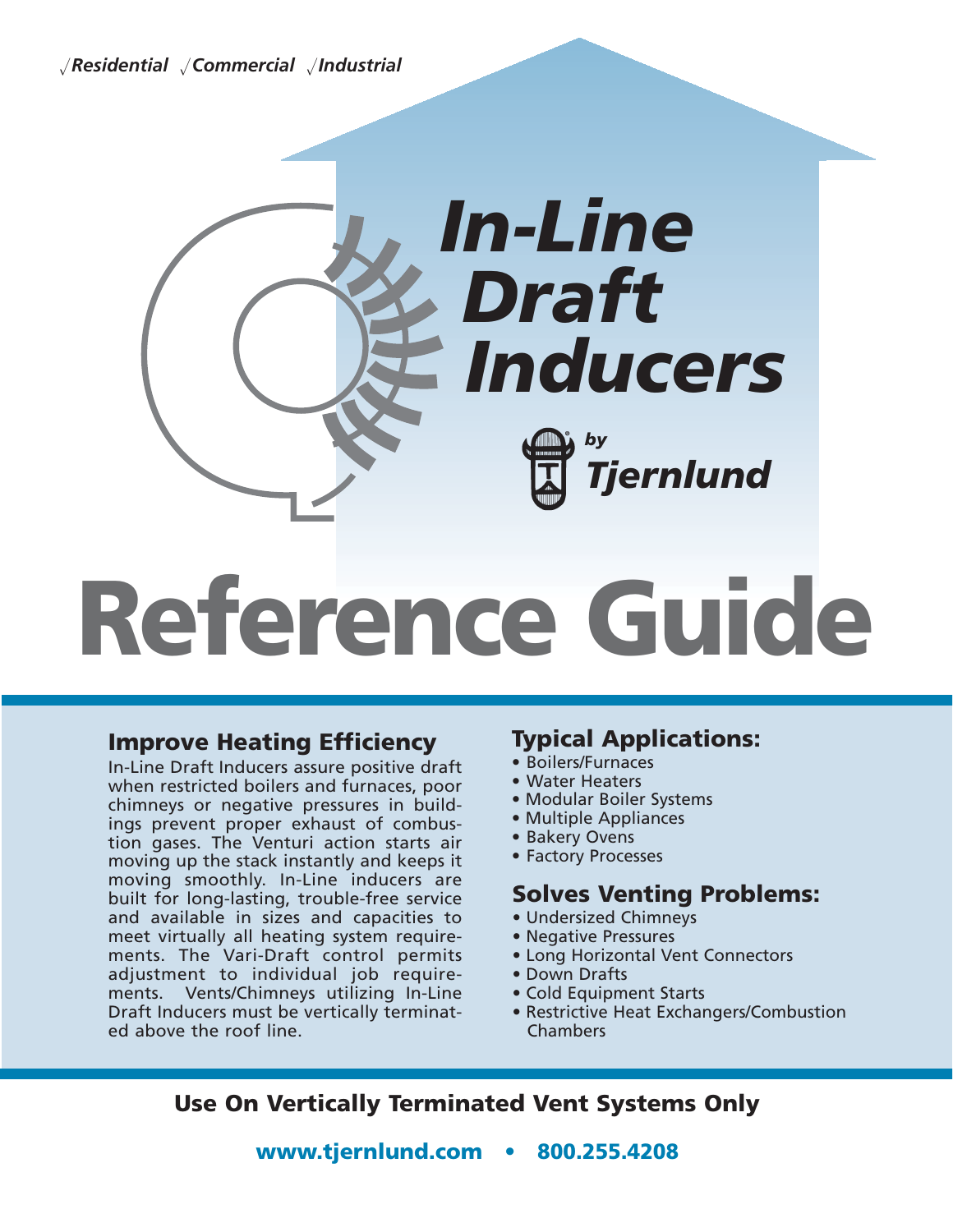## **A Size For Every Application**

**Tjernlund offers six In-Line Draft Inducers to fit vent pipe sizes from 3" to 24".**



## **Easy Installation**

#### **Three Basic Steps...**



■ Select a position between draft hood, diverter or barometric damper and chimney, locating the Inducer as close to the chimney as possible. Inducer should be mounted 2-3 pipe diameters away from a directional



change, i.e. elbows and tees, so turbulence is not created.

- Mount the Draft Inducer on vertical, horizontal or inclined vent pipe. If used on a horizontal vent pipe, mount Inducer on bottom of pipe, not on top, to avoid creating a heat trap in the Inducer.
- The motor shaft must be level and horizontal to avoid excessive wear on bearing.





- \* Models DJ-3 & D-3 fasten with screws.
- If change in vent pipe size is required, use a tapered increaser or reducer.
- In-Line Inducers should be installed on a section of single wall vent pipe in order to assure proper performance.
- Do not use In-Line Draft Inducers on condensing heating equipment.
- We recommend the use of a carbon monoxide detector in all mechanical rooms.

# **Everything Needed to Conform** nimey as possible. Inducer<br>
increaser or<br>
iameters away from a directional<br>
downthe Dark Inducer on vertical, horizontal or inclined went<br>
figure. If used on a horizontal vent pipe, mount Inducer on bottom<br>
figure is not o

#### **Fan Prover Safety Interlock Model PS1505**

To satisfy national mechanical codes for oil and gas installations, Draft Inducers must be properly interlocked with burner circuits. The PS1505 Fan Proving Switch monitors pressure within the Inducer housing to verify Inducer operation. Used in conjunction with the UC1 Universal Control, it assures compliance with codes and simplifies electrical interlock with all 24 /115 VAC burner circuits. The PS1505 is not compatible with millivolt gas valves.





#### **www.tjernlund.com • 800.255.4208**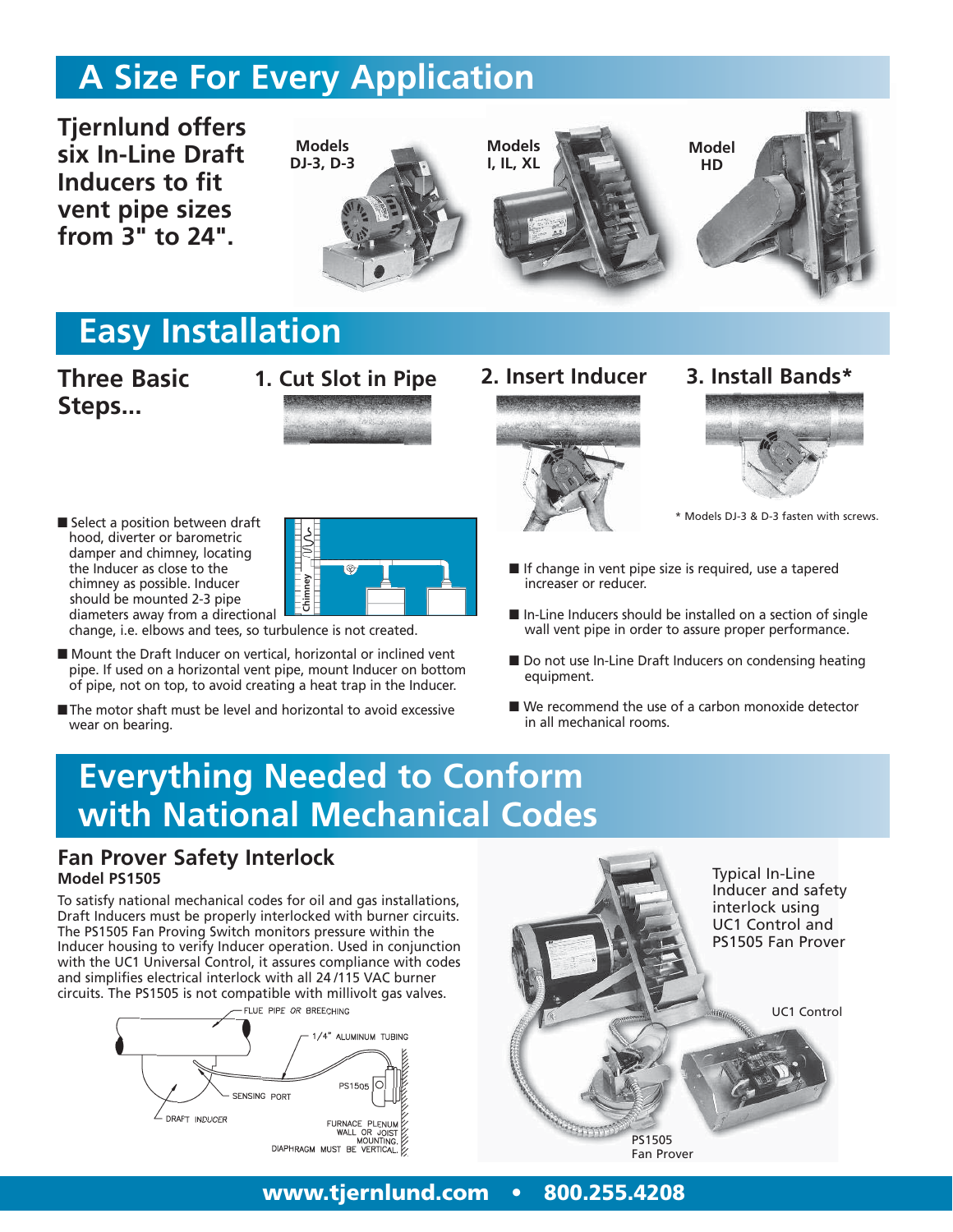## **Accessories**

#### *The UC1 is a standardized control for Tjernlund Inducers/Venters. It offers many installation, operational and safety benefits.*

#### **Universal Control Model UC1**



Solid state control interlocks with virtually any burner control circuit. Features include: adjustable pre and post purge, LED status/diagnostic indicators, prover switch delay to avoid burner start up and wind induced short cycling. Interlocks with any 24/115 VAC burner control circuit and also includes "dry" contact actuation option. Selectable voltage eliminates false activation by burner control check circuits.

*For additional information request brochure #8500004*

#### **Millivolt Safety Interlock Kit Model WHKE**



For use with UC1 Universal Control, MAC1E or MAC4E auxiliary controls. The WHKE gas pressure switch actuates the Inducer through the A - B dry contacts. The Linear Limit switch disables the heater in the event of a venting malfunction. Includes JA1 thermocouple junction adapter. To interlock millivolt water heater(s) only with a UC1 controlled Inducer add a

WHKE for each millivolt heater. To interlock a millivolt water heater and one 24/115 VAC furnace or boiler with a UC1 controlled Inducer, add a WHKE and a MAC1E.

#### **Multiple Appliance Controls Models MAC1E, MAC4E**



Used with any UC1 controlled Inducer to interlock additional 24/115 VAC heaters. Powered by and communicates with the UC1 through a factory wired whip. For one additional 24/115 VAC heater add the MAC1E. To interlock up to four more additional 24/115 VAC heaters, add the MAC4E. MAC4Es can be

daisy chained together for greater than 5 heaters. **Important:** Total combined BTU/hr. input of all heaters and total equivalent pipe lengths must be within Inducer's capacity.

#### **Barometric Draft Controls Models DC4, DC5, DC6, DC7, DC8, DC9, DC10 DC4G, DC6G, DC7G, DC8G, DC9G, DC10G**



Quality engineered and manufactured to maintain a consistent draft on a wide range of oil and gas fired heating equipment. May be used with chimney vented or power vented heating equipment. For fan assisted gas, oil or solid fuel applications with vent diameters from 4"–10", choose the DC4 thru DC10. For LP and natural gas appli-

cations with vent diameters from 4"–10", choose the DC4G thru DC10G.

*For additional information request brochure #8500490*

## **Model Dimensions**



| <b>Model</b> |        | Unit<br>Dimensions (In.) |        | Slot | <b>Ship</b><br>Weight |         |  |
|--------------|--------|--------------------------|--------|------|-----------------------|---------|--|
|              | н      | w                        | D      | X    | v                     |         |  |
| $DJ-3$       | 71/2   | 81/2                     | 5 7/8  | 25/8 | 75/8                  | 8 Lbs   |  |
| $D-3$        | 91/8   | 91/2                     | 7      | 31/8 | 85/8                  | 10 Lbs  |  |
|              | 14 1/2 | 13 1/2                   | 83/4   | 4    | 12 3/4                | 31 Lbs  |  |
| IL           | 17     | 14 3/4                   | 10     | 41/8 | 15                    | 34 Lbs  |  |
| <b>XL</b>    | 18 7/8 | 18 1/2                   | 10 1/2 | 51/8 | 16 3/4                | 53 Lbs  |  |
| HD           | 27 1/2 | 16 3/4                   | 25     | 6    | 24 1/2                | 176 Lbs |  |